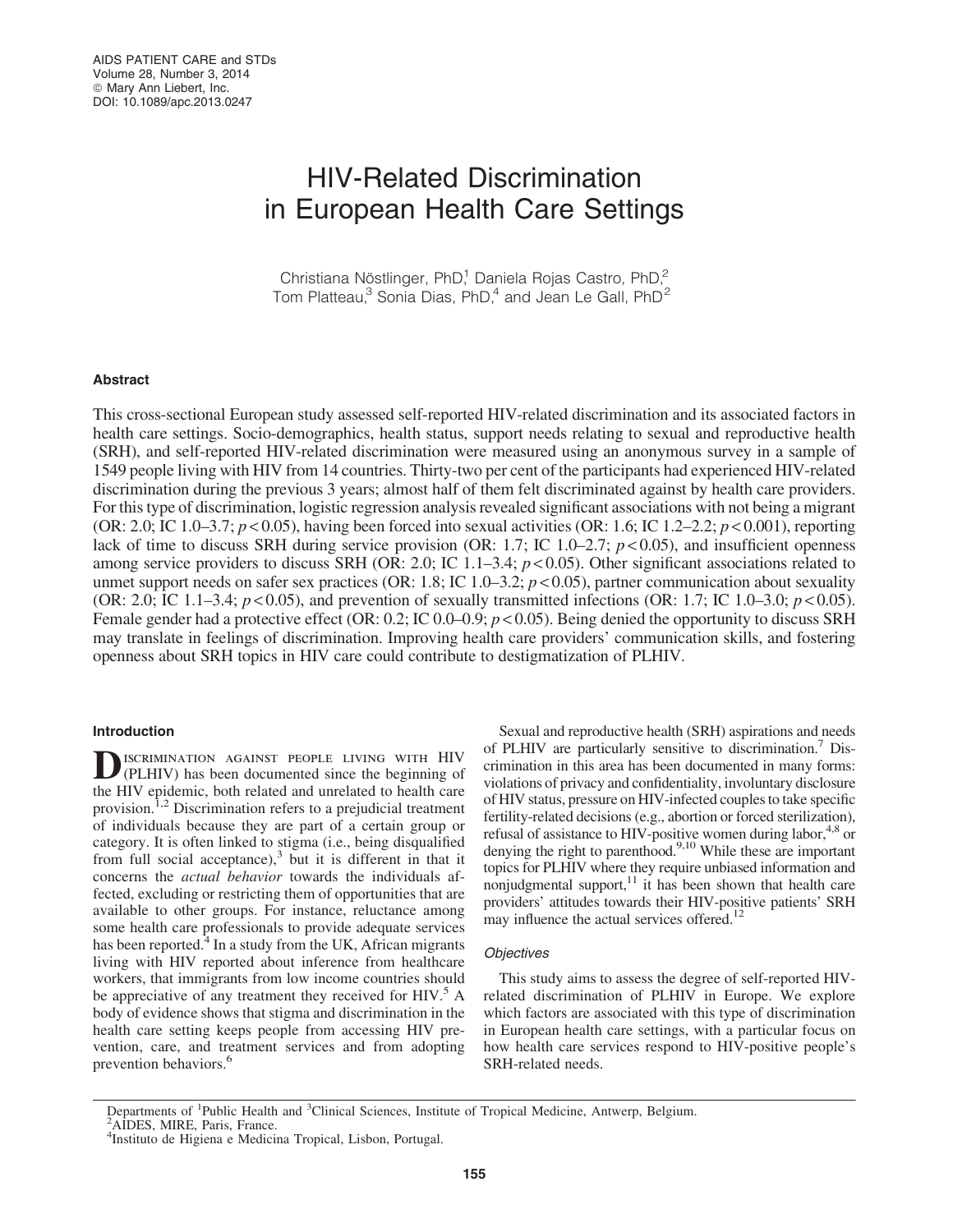#### Methods

Data were collected in the framework of the multi-center study 'Eurosupport 5'. This study had the overall aim to assess SRH-related needs of PLHIV including sexual risk behavior. The research was carried out in 17 HIV treatment centers and community-based HIV care facilities in 14 European countries (Austria, Belgium, Czech Republic, Greece, Germany, Hungary, Italy, Latvia, Poland, Portugal, Slovak Republic, Spain, Switzerland, and United Kingdom).

#### Study design and procedures

Details on the methodology of this observational and cross-sectional study were described elsewhere.<sup>13</sup> All study participants ( $N = 1549$ ) provided informed written consent. Data were collected between 03–10/2007. During this period, a study nurse or a physician invited consecutive patients of both genders to participate in the study anonymously and voluntarily. Inclusion criteria were: HIV diagnosis since at least 6 months, to be able to comprehend and fill in the questions independently, and to understand the study goals and objectives.

# Measures

We used an anonymous, self-administered questionnaire, which assessed the following domains: sociodemographic background; health status; sexual behavior (past 6 months); recreational drug and alcohol use; mental health (depression, anxiety, and stress); self-reported discrimination; social support and social support needs; selected SRH indicators and support needs relating to SRH and HIV service provision. Items and appropriate response categories used in the questionnaire were based on the findings of previous elicitation research.<sup>14</sup> The measures used to assess independent and dependent variables are displayed in Table 1.

Table 1. Main Variables

| <i>Measures</i>                                                                               | (n) | Frequency Percentage<br>(%) |
|-----------------------------------------------------------------------------------------------|-----|-----------------------------|
| Whole sample: Self-reported<br>discrimination by health care<br>providers (HCP) $(n=1291)$    | 216 | 16.7                        |
| Sub-sample: Self-reported discrimination by HCP $(n=216)$                                     |     |                             |
| Having ever been pressured<br>into sexual activities                                          | 61  | 28                          |
| Perceiving HCP as not<br>open enough for<br>discussing SRH-topics                             | 51  | 24                          |
| Having unmet support need<br>relating to safer sex<br>practices                               | 68  | 31                          |
| Having unmet support need<br>relating to communication<br>(with a partner) about<br>sexuality | 56  | 26                          |
| Having unmet support need<br>relating to prevention<br>of STIs (other than HIV)               | 72  | 33                          |

#### Statistical analysis

Data were analyzed using SPSS 16.0. Frequencies and proportions, means and standard deviations were calculated according to the properties of the respective variables. We first performed univariate analyses (Chi squares and Fisher's exact tests). Subsequently, all variables yielding significance at  $p < 0.05$  in the univariate analysis were entered into a logistic regression using a backward step-wise regression model to identify factors significantly and independently associated with the outcome variable (i.e., self-reported HIV-related discrimination by service providers during the last 3 years).

# **Results**

# Sample description

Socio-demographic characteristics. A total of 1549 PLHIV participated in this study. Participants were predominantly male (75%), and in a steady relationship. Median age was 42 years, women were significantly younger than men (39 years compared to 43 years; *p* < 0.001). More than half selfidentified as bi- or homosexual, and about two-thirds were living with the main partner or family. Two-thirds were employed, and more than one-third experienced financial problems. About one in five participants was a migrant (Table 2).

# Self-reported health status

The majority (72%) of our sample had acquired HIV through sexual transmission. Median time since HIV

| TABLE 2. MAIN CHARACTERISTICS    |
|----------------------------------|
| OF STUDY PARTICIPANTS $(N=1291)$ |

| <i>Characteristics</i>               | Frequency<br>(n) | Percentage <sup>a</sup><br>(%) |
|--------------------------------------|------------------|--------------------------------|
| Gender                               |                  |                                |
| Male                                 | 961              | 74.7                           |
| Female                               | 326              | 25.3                           |
| Missing                              | (4)              | (0.3)                          |
| Relationship                         |                  |                                |
| Single                               | 547              | 42.7                           |
| Steady female partner                | 184              | 14.4                           |
| Steady male partner                  | 550              | 42.9                           |
| Missing                              | (10)             | (0.8)                          |
| Origin                               |                  |                                |
| Country in which<br>study took place | 1022             | 79.3                           |
| Other country                        | 266              | 20.7                           |
| Missing                              | (3)              | (0.2)                          |
| Sexual orientation                   |                  |                                |
| Homosexual                           | 637              | 51.5                           |
| Heterosexual                         | 498              | 40.2                           |
| <b>Bisexual</b>                      | 103              | 8.3                            |
| Missing                              | (53)             | (4.1)                          |
| Being employed                       |                  |                                |
| Yes                                  | 762              | 59.0                           |
| No                                   | 529              | 41.0                           |
| Missing                              | (0)              | (0.0)                          |
| Financial difficulties               |                  |                                |
| Yes                                  | 485              | 38.4                           |
| N <sub>0</sub>                       | 777              | 61.6                           |
| Missing                              | (29)             | (2.1.)                         |

a Percentages refer to valid *n* (missing values excluded).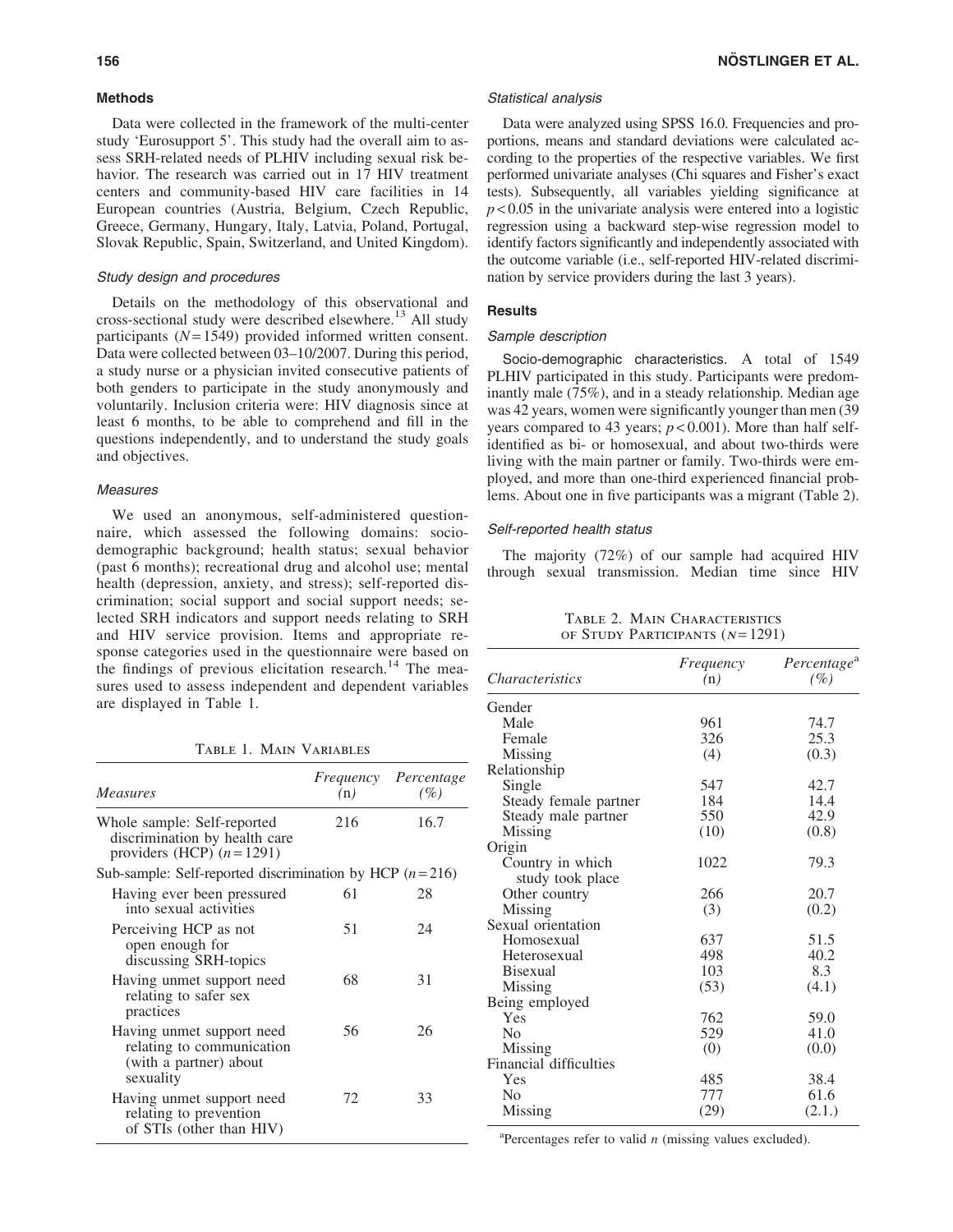## HIV-RELATED DISCRIMINATION 157

diagnosis was 8 years. Most participants (80%) were taking antiretroviral medication. One in ten participants could not report the current viral load, but of those who could, twothirds reported an undetectable viral load.

#### Self-reported discrimination

A total of 1482 respondents (96% of the overall sample) answered the question on perceived HIV-related discrimination during the past 3 years. Among them, 468 study participants (32%) reported having experienced any HIV-related discrimination. Study participants could further identify the source of HIV-related discrimination: 1291 people provided an answer (83% of the whole sample) to the specific question whether they felt discriminated against by medical care providers. This was the case for 216 study participants (17% of the total sample answering this specific question, equalling 46% of those who had experienced any form of discrimination; see Table 1). As shown in Table 2, PLHIV who had experienced this type of discrimination were predominantly male (75%), 51.5% were homosexual, 43% were single and originated mostly of the country in which the study took place (79%). Participants had experienced discrimination by the following categories of health care providers: non-HIV specialists (e.g., internists; 46%), dentists (39%), general practitioners (22%), gynecologists (16%), and HIV specialists (10%; data not shown in table).

Respondents stemmed from 14 different European countries. Table 3 provides an overview of the study participants' country of origin, and the respective country differences in terms of self-reported discrimination by health care provider. Countries in which study participants reported relative higher levels of discrimination by health care providers were Austria (35%), Poland (30%), and Greece (28%).

# Factors associated with perceived HIV-related discrimination in health care settings

We performed univariate and multivariate analysis (Table 4) to assess associations between the outcome variable

Table 3. Study Participants' Self-Reported Discrimination by Health Care Providers per Participating Country  $(N=1291)$ 

| Country                  | Frequency<br>(n) | Percentage <sup>a</sup><br>(%) |
|--------------------------|------------------|--------------------------------|
| Austria $(N=57)$         | 20               | 35                             |
| Belgium $(N=333)$        | 29               | 8.7                            |
| Czech Republic $(N=29)$  | 3                | 10.3                           |
| Germany $(N=218)$        | 37               | 16.9                           |
| Greece $(N=81)$          | 23               | 28.3                           |
| Hungary $(N=80)$         | 18               | 22.5                           |
| Italy $(N=109)$          | 12               | 11                             |
| Latvia $(N=29)$          | 2                | 6.8                            |
| Poland $(N=103)$         | 31               | 30                             |
| Portugal $(N=44)$        | 7                | 15.9                           |
| Slovak Republic $(N=26)$ | 2                | 7.6                            |
| Spain $(N=68)$           | 9                | 13.2                           |
| Switzerland $(N=33)$     | 19               | 23.4                           |
| United Kingdom $(N=33)$  | 4                | 12.1                           |

<sup>a</sup>Percentages calculated based on the respective country samples.

(i.e., perceived HIV-related discrimination in health care settings) and the independent variables. They pertained to selected factors we hypothesized to influence the outcome variable.

We first present the results of the univariate analysis: in terms of the socio-demographic background, not being a migrant was significantly and positively associated with the outcome variable, while female gender was negatively associated. Other important socio-demographic background characteristics, like age, education, or country of origin, were not significantly correlated, and we thus excluded them from further analysis (data not shown). Some variables describing specific problems with sexuality were significantly and positively associated with the outcome measure (i.e., taking erection enhancing medication because of sexual problems; having been pressurized into sexual activities; see Table 4 for specific items); also selected variables measuring specific kinds of social support (i.e., material support through the family; informal support by partner) were significantly positively associated, as well as having experienced financial problems during the past 6 months. Certain aspects of how study respondents evaluated the patient–provider relationship pertaining to SRH service delivery were also significantly and positively associated with the outcome variable (i.e., not feeling understood, not having a good relationship with the provider, lack of time and openness to discuss SRH in service provision, perceiving caregivers as asking not proactively enough about SRH issues). Finally, some unmet support needs in relation to SRH were also significantly and positively associated with perceived HIV-related discrimination in HIV care settings. They pertained to areas such as child wish, safer sex practices, sexual problems, communication skills with sexual partners about sexuality, prevention of sexually transmitted infections (STIs) other than HIV, and potential side-effects of antiretroviral medication on sexuality.

In the final multivariate model, self-reported discrimination by health care providers was significantly associated with not being a migrant, having been pressured, forced, or intimidated into sexual activities, describing the health care provider–patient relationship as not open enough to discuss SRH, and reporting lack of time to discuss SRH-related issues in HIV care. Female gender was negatively associated with the outcome variable.

Also, unmet support needs in relation to safer sex practices, on communication with a sexual partner about sexuality, and on prevention of STIs other than HIV were significantly associated with self-reported discrimination by health care providers.

### Discussion

Our data show that a substantial proportion of PLHIV in our sample (almost one-third) reported HIV-related discrimination, which, in almost half of these cases (46%), was linked to health care settings. Respondents perceived HIV service providers as less discriminating, compared to non-HIV specialists, for example, discrimination by gynecologists was particularly often reported by women. We also found that next to socio-demographic characteristics such as gender and origin, unmet needs in addressing SRHrelated topics in European HIV-care were associated with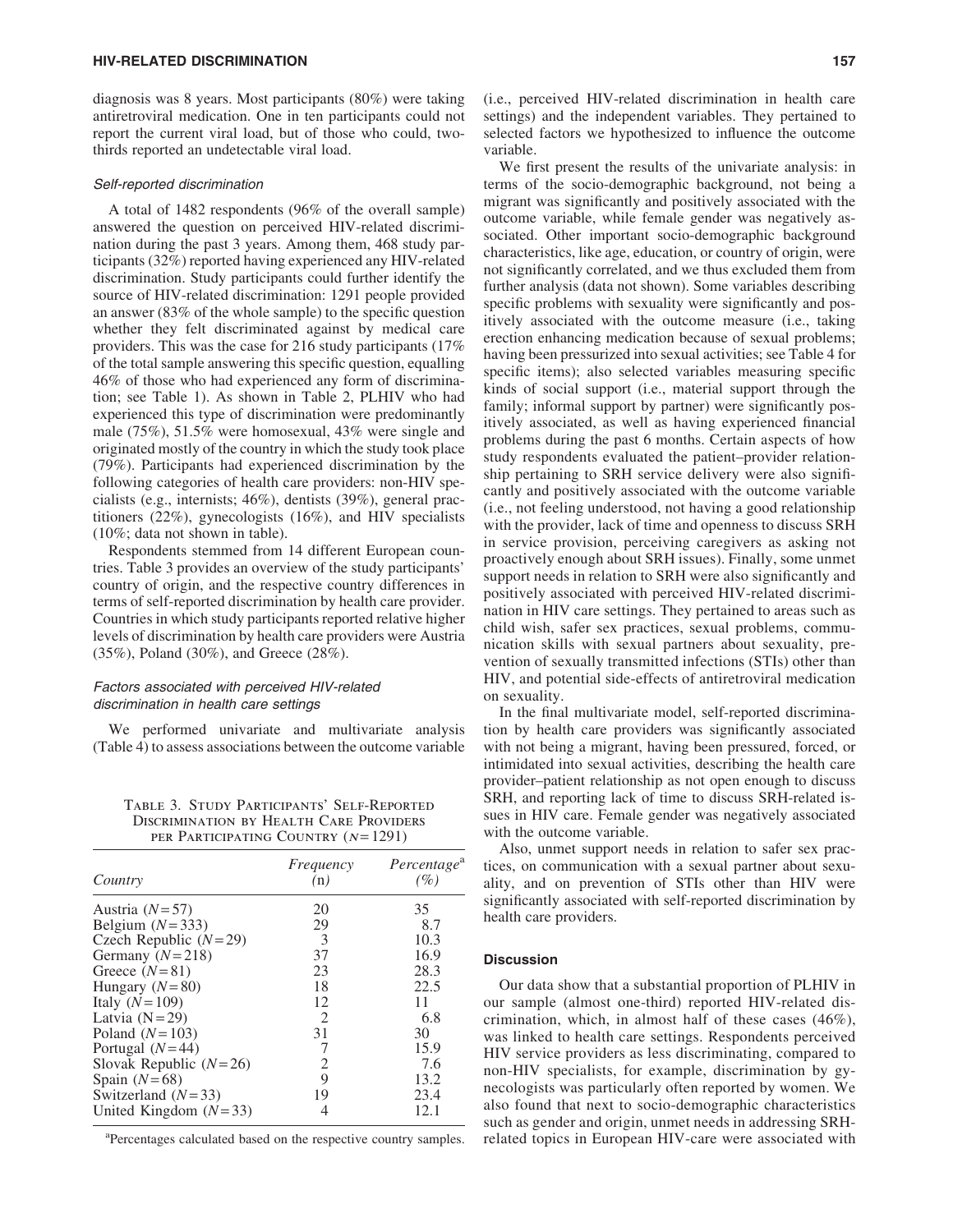|                       |     | Univariate analysis                                                                                               |         | Multivariate analysis |             |         |  |
|-----------------------|-----|-------------------------------------------------------------------------------------------------------------------|---------|-----------------------|-------------|---------|--|
|                       | OR  | CI(95%)                                                                                                           | p Value | OR                    | CI(95%)     | p Value |  |
| Gender                |     |                                                                                                                   |         |                       |             |         |  |
| Male                  | 1   |                                                                                                                   |         | $\mathbf{1}$          |             |         |  |
| Female                | 0.2 | $0.4 - 0.8$                                                                                                       | 0.003   | 0.2                   | $0.7 - 0.9$ | 0.032   |  |
| No                    |     | Experiencing financial difficulties (during the last 6 months)                                                    |         |                       |             |         |  |
| Yes                   | 1.3 | $0.9 - 1.8$                                                                                                       | 0.032   | 1                     |             |         |  |
|                       |     | Born in the country in which the questionnaire was filled in                                                      |         |                       |             |         |  |
| N <sub>0</sub><br>Yes | 1.6 | $1.0 - 2.4$                                                                                                       | 0.008   | 2.0                   | $1.0 - 3.7$ | 0.025   |  |
|                       |     | Having taken erection enhancing medication during the past 6 months (because of difficulties keeping an erection) |         |                       |             |         |  |
| No.                   |     |                                                                                                                   |         |                       |             |         |  |
| Yes                   | 0.4 | $0.1 - 1.0$                                                                                                       | 0.026   |                       |             |         |  |
| No.                   |     | Agreeing to the statement: "A man will less likely get an HIV infection than a woman when having vaginal sex"     |         |                       |             |         |  |
| Yes                   | 1.7 | $1.1 - 2.4$                                                                                                       | 0.002   |                       |             |         |  |
|                       |     | Not having had sex during the last 6 months because participant was not "in the mood for sex"                     |         |                       |             |         |  |
| No                    |     |                                                                                                                   |         |                       |             |         |  |
| Yes                   | 2.7 | $1.6 - 4.7$                                                                                                       | 0.002   |                       |             |         |  |
| N <sub>0</sub>        |     | Having been pressured, forced, or intimidated into sexual activities at least once in your lifetime               |         |                       |             |         |  |
| Yes                   | 2.5 | $1.8 - 3.6$                                                                                                       | 0.0001  | 1.6                   | $1.2 - 2.2$ | 0.001   |  |
|                       |     | Social support: Family lends small things like effects or a little money                                          |         |                       |             |         |  |
| No<br>Yes             | 1.4 | $1.0 - 2.0$                                                                                                       | 0.016   |                       |             |         |  |
|                       |     | Social support: Partner invites to party or for dinner                                                            |         |                       |             |         |  |
| N <sub>0</sub>        |     |                                                                                                                   |         |                       |             |         |  |
| Yes                   | 2.7 | $1.4 - 5.5$                                                                                                       | 0.001   |                       |             |         |  |
|                       |     | Issues concerning SRH were discussed most of the time with a psychologist                                         |         |                       |             |         |  |
| No<br>Yes             | 1.6 | $1.1 - 2.2$                                                                                                       | 0.005   |                       |             |         |  |
|                       |     | HIV physician considered as the appropriate professional to discuss issues concerning SRH                         |         |                       |             |         |  |
| N <sub>o</sub>        |     |                                                                                                                   |         |                       |             |         |  |
| Yes                   | 0.4 | $0.2 - 0.8$                                                                                                       | 0.019   |                       |             |         |  |
|                       |     | General practitioner considered as the appropriate professional to discuss issues concerning SRH                  |         |                       |             |         |  |
| N <sub>0</sub><br>Yes | 0.5 | $0.3 - 0.8$                                                                                                       | 0.002   |                       |             |         |  |
|                       |     | Psychologist considered as the appropriate professional to discuss issues concerning SRH                          |         |                       |             |         |  |
| No                    |     |                                                                                                                   |         |                       |             |         |  |
| Yes                   | 1.5 | $1.0 - 2.3$                                                                                                       | 0.023   |                       |             |         |  |
| No.                   |     | Complaints about SRH services: Not feeling understood                                                             |         |                       |             |         |  |
| Yes                   | 2.2 | $1.0 - 4.8$                                                                                                       | 0.034   |                       |             |         |  |
|                       |     | Complaints about SRH services: Not having a good relationship with the caregiver                                  |         |                       |             |         |  |
| N <sub>0</sub>        |     | $1.3 - 4.0$                                                                                                       |         |                       |             |         |  |
| Yes                   | 2.3 | Complaints about SRH services: Lack of time for talking about SRH issues                                          | 0.002   |                       |             |         |  |
| N <sub>0</sub>        |     |                                                                                                                   |         |                       |             |         |  |
| Yes                   | 1.1 | $1.4 - 2.7$                                                                                                       | 0.0001  | 1.7                   | $1.0 - 2.7$ | 0.023   |  |
|                       |     | Complaints about SRH services: Lack of openness regarding SRH                                                     |         |                       |             |         |  |
| N <sub>0</sub><br>Yes | 2.4 | $1.6 - 3.5$                                                                                                       | 0.0001  | 1<br>2.0              | $1.1 - 3.4$ | 0.01    |  |
|                       |     | Complaints about SRH services: Caregivers do not ask actively enough                                              |         |                       |             |         |  |
| N <sub>0</sub>        |     |                                                                                                                   |         |                       |             |         |  |
| Yes                   | 2.0 | $1.3 - 2.8$                                                                                                       | 0.0001  |                       |             |         |  |

Table 4. Factors Associated with Self-Reported Discrimination by Health Care Providers (UNIVARIATE AND MULTIVARIATE ANALYSES;  $N = 1291$ )

(*continued*)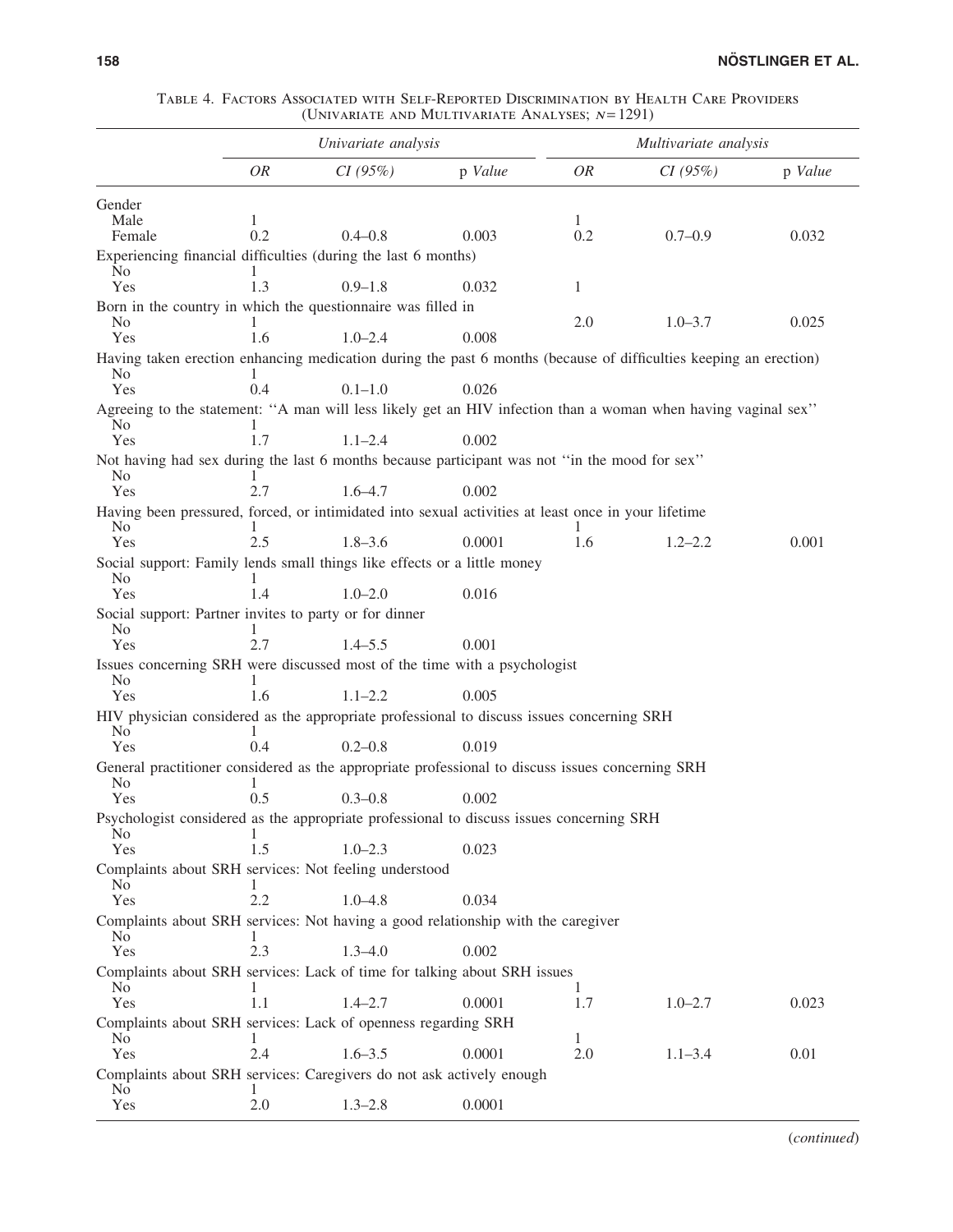|                |                                                | Univariate analysis                                                                                      |                |     | Multivariate analysis |         |  |
|----------------|------------------------------------------------|----------------------------------------------------------------------------------------------------------|----------------|-----|-----------------------|---------|--|
|                | OR                                             | CI(95%)                                                                                                  | p <i>Value</i> | OR  | CI(95%)               | p Value |  |
|                | Unmet support need relating to child wish.     |                                                                                                          |                |     |                       |         |  |
| N <sub>0</sub> |                                                |                                                                                                          |                |     |                       |         |  |
| Yes            | 1.5                                            | $1.0 - 2.3$                                                                                              | 0.012          |     |                       |         |  |
|                |                                                | Unmet support need relating to safer sex practices                                                       |                |     |                       |         |  |
| No.            |                                                |                                                                                                          |                |     |                       |         |  |
| Yes            | 1.8                                            | $1.3 - 2.5$                                                                                              | 0.0001         | 1.8 | $1.0 - 3.2$           | 0.03    |  |
|                | Unmet support need relating to sexual problems |                                                                                                          |                |     |                       |         |  |
| No.            |                                                |                                                                                                          |                |     |                       |         |  |
| Yes            | 1.5                                            | $1.1 - 2.1$                                                                                              | 0.005          |     |                       |         |  |
|                |                                                | Unmet support need relating to communication with the sexual partners about sexuality                    |                |     |                       |         |  |
| N <sub>0</sub> |                                                |                                                                                                          |                |     |                       |         |  |
| Yes            | 2.1                                            | $1.4 - 2.9$                                                                                              | 0.0001         | 2.0 | $1.1 - 3.4$           | 0.01    |  |
|                |                                                | Unmet support need relating to prevention of other STI                                                   |                |     |                       |         |  |
| N <sub>0</sub> |                                                |                                                                                                          |                |     |                       |         |  |
| Yes            | 1.5                                            | $1.1 - 2.1$                                                                                              | 0.003          | 1.7 | $1.0 - 3.0$           | 0.03    |  |
|                |                                                | Unmet support need relating to side effects of antiretroviral therapy affecting sexual ability sexuality |                |     |                       |         |  |
| No.            |                                                |                                                                                                          |                |     |                       |         |  |
| Yes            | 1.6                                            | $1.2 - 2.2$                                                                                              | 0.0001         |     |                       |         |  |
|                |                                                |                                                                                                          |                |     |                       |         |  |

TABLE 4. (CONTINUED)

self-reported discrimination. Social vulnerability has been shown to be a significant barrier to building a satisfying patient-provider relationship.15 In our sample, PLHIV found health care providers less open to discuss sexuality and sexual behavior than reproductive issues. Being denied the opportunity to discuss such issues may translate in feelings of discrimination, as patients may sense that their needs are being ignored. This may also be interpreted as poor quality of the patient–provider relationship. The unmet need to discuss prevention of other STIs and safer sex practices is particularly concerning with respect to positive prevention.

Our results on the perceived level of self-reported discrimination are in line with previous findings in comparable settings in Europe. Research in the UK showed that PLHIV face significant stigma and discrimination: 21% of the participants reported to have been verbally assaulted or harassed, and 17% reported being denied health services because of their HIV status at least once in the previous 12 months.<sup>16</sup> In France, 27% of respondents reported attitudes of discrimination during interactions with health care providers.<sup>17</sup>

Our results should be interpreted against the background that PLHIV often experience double stigmatization. HIV mainly affects groups who are likely to experience stigma related other social characteristics (e.g., sexual orientation, being a migrant). Discrimination and stigma represent complex barriers for HIV service provision.<sup>18</sup> Intersecting forms of HIV-related stigma and discrimination have recently been shown in two different studies. A Canadian study among HIV-positive black women revealed the association between HIV-related stigma, gender, racial discrimination, and depression, suggesting that these interrelated forms of stigma and discrimination present barriers to treatment care and support.<sup>19</sup> A recent French study investigated perceived discrimination among a nationally representative sample of PLHIV.<sup>20</sup> In this study, 13% of the study participants reported HIV-related discrimination (during the last 2 years),

and 8% reported discrimination in health care settings due to different perceived reasons (i.e., gender, sexual orientation, and race). Sub-Saharan African migrant women were the group with the highest levels of self-reported discrimination. This finding is clearly different compared to our results, with women being less likely to report discrimination than men. This may be explained by the structural approach to assessing discrimination in this recent French study, which also found that HIV-related discrimination was most pronounced both in health care- and private settings.

It should be noted that migrants in our sample included also EU-citizens, who may be socio-economically less vulnerable than migrants coming from low resource settings. However, it is also possible that in our sample migrants as well as women may have underreported discrimination to preserve their self-esteem, or they may take discrimination as a day-to-day experience and subsequently resign to it. Research results on differences between women and men in terms of how they perceived discrimination are mixed: while some studies report greater adverse social reactions to men's HIV status, others have shown that women are particularly vulnerable to HIV-related stigma and discrimination.<sup>6</sup> While a study in the US revealed that health care providers held more negative perceptions towards their HIV positive female than male patients, which may be rooted in their communication style,<sup>21</sup> health care providers may also be more attentive to avoid stigmatization of women. They also may find it easier to discuss reproductive health issues compared to sexuality and sexual health with HIV-positive people, which is reflected by our findings on unmet support needs. The crucial role of communication in the provider–patient relationship has also been highlighted by another US-based study, which found significant communication gaps between HIV-infected women and their providers when discussing both gender-specific treatment and pregnancy-related issues.<sup>22</sup>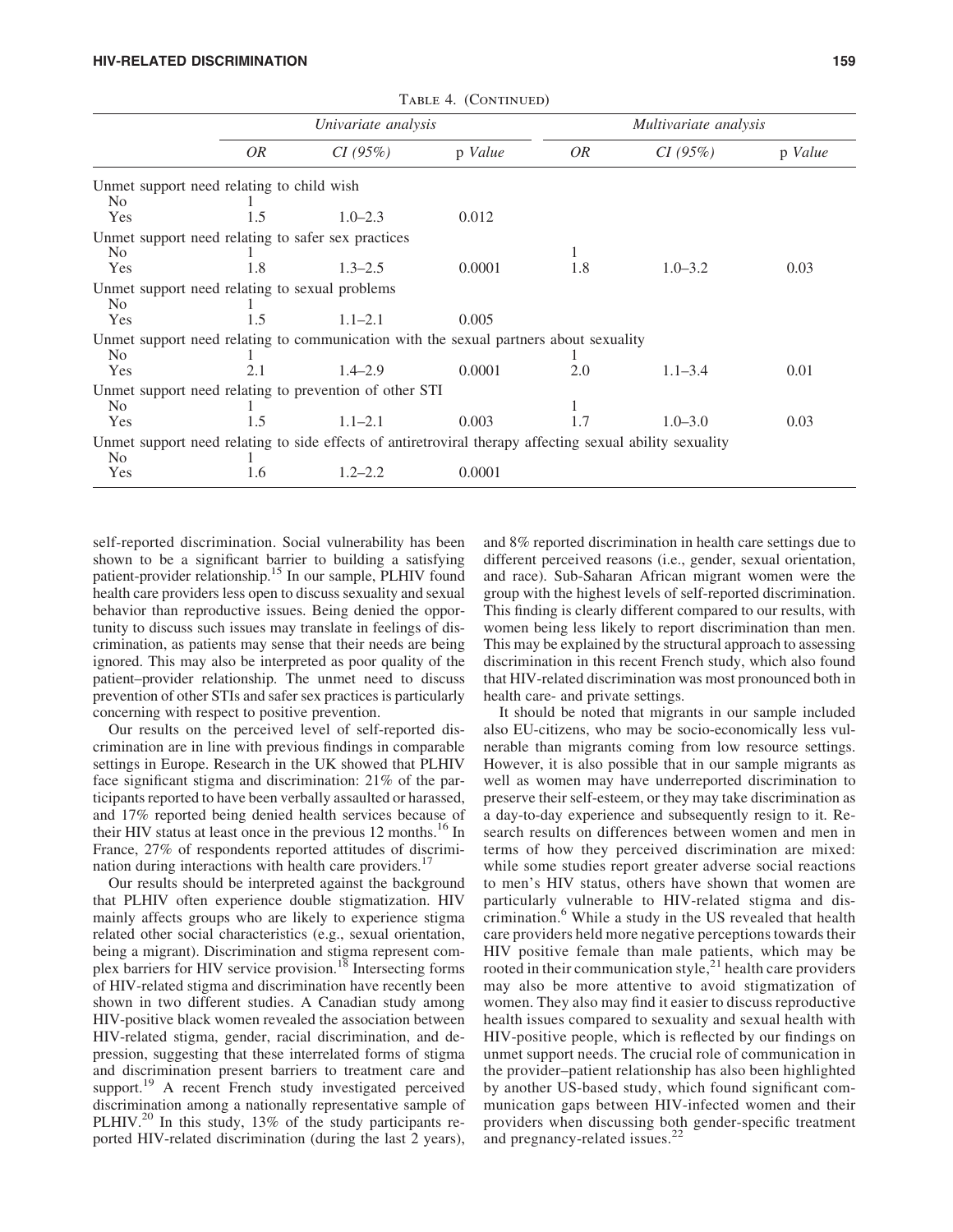The finding, that persons who were forced into sexual activities were more likely to report discrimination by service providers, is difficult to explain—based on the current results. Again, it could indicate that patients may have felt denied discussing such experiences, as health care providers rarely recognize sexual intimidation or abuse, despite its high prevalence.<sup>23</sup> However, this would clearly merit further exploration.

Our results cannot be generalized to the overall population of PLHIV in Europe because of the study's convenience sampling. The low number of study participants from some countries also did not allow for looking at cross-country differences in terms of discrimination. Characteristic of respondents who accepted to participate, may also be different compared to nonresponders and this could have biased the study results. Self-reported data on sexuality and SRH may be prone to social desirability, as it is the case for most studies on SRH behavior. $24.25$  Due to the cross-sectional study design, we can make no causal inferences. However, we may draw some relevant policy conclusions.

Since HIV-related discrimination seems to be persistent across Europe, clear and active anti-discrimination policies, in place in many European countries, are not enough to combat HIV-related stigma and discrimination.<sup>26,27</sup> A high proportion of European countries have programs in place to reduce HIV-related stigma and discrimination, and mechanisms to document and address cases of discrimination, but few mechanisms exist to uniformly assess the extent to which individuals experience stigma and discrimination, and the actual impact this has on uptake of services. $28$  While the reduction of stigma and discrimination should remain central components of national HIV programs to safeguard sexual and reproductive health and rights, $2<sup>9</sup>$  targeted interventions are needed at the health care level to promote both de-stigmatization and communication skills of service providers. Fostering general openness about SRH topics in a nondiscriminatory way could reduce the feeling of being discriminated against. Evidence-based guidance for health care providers is urgently needed to support them in integrating SRH issues in HIV care. Further research should determine whether perceptions of PLHIV on discrimination are associated with the actual quality of services offered.

#### Acknowledgments

This study received funding from the European Commission, SANCO/Public Health [Grant Agreement No. 2004314]. Additional supporting grants were received from UCB Pharma, Bristol-Myers Squibb, and Tibotec ( Janssen-Cilag). The European Commission is not liable for any use that may be made of the information provided herein.

#### Author Disclosure Statement

No competing financial interests exist.

# **References**

1. Schuster MA, Collins R, Cunningham WE, et al. Perceived discrimination in clinical care in a nationally representative sample of HIV-infected adults receiving health care. J Gen Intern Med 2005;20:807.

- 2. Skinner D, Mfecane S. Stigma, discrimination and the implications for people living with HIV/AIDS in South Africa. J Social Aspects AIDS 2004;1:157–164.
- 3. Goffman E. *Stigma: Notes on the Management of Spoiled Identity*; Englewood Cliffs, NJ. Prentice-Hall, Inc., 1963.
- 4. Bharat S, Mahendra VS. Meeting the sexual and reproductive needs of people living with HIV: Challenges for health care providers. Reprod Health Matters 2007;15:93–112.
- 5. Dodds C. HIV-related stigma in England: Experiences of gay men and heterosexual African migrants living with HIV. J Commun Appl Social Psychol 2006;16:472–480.
- 6. Nyblade L, Stangl A, Weiss E, Asburn K. Combating stigma in health care settings: What works. J Intl AIDS Soc 2009;12:15.
- 7. Gruskin S, Ferguson L, O'Malley J. Ensuring sexual and reproductive health for people living with HIV: An overview of key human rights, policy, and health systems issues. Reprod Health Matter 2007;15:4–26.
- 8. Mahajan AP, Sayles JN, Patel VA, et al. Stigma in the HIV/ AIDS epidemic: A review of the literature and recommendations for the way forward. AIDS 2008;22:S67–S79.
- 9. Pavia,V, Filipe EV, Santos N, et al. The right to love: The desire for parenthood among men living with HIV. Reprod Health Matters 2003;11:91–100.
- 10. Segurado AC, Pavia V. Rights of HIV positive people to sexual and reproductive health: Parenthood. Reprod Health Matters 2007;15:27–45.
- 11. WHO, UNFPA, UNAIDS, and IPPF. Sexual and Reproductive Health and HIV/AIDS: A framework for priority linkages. 2005; http://www.who.int/reproductive-health/ rtis/docs/framework\_priority\_linkages.pdf (Accessed December 12, 2013).
- 12. Letamo G. The discriminatory attitudes of health workers against people living with HIV. Plos Med 2005;2:e261.
- 13. Nöstlinger C, Nideröst S, Woo R, et al. Mirror, mirror on the wall: The face of HIV + women in Europe today. AIDS Care 2010;22:919–926.
- 14. Nöstlinger C, Gordillo V, Borms R, et al. Differences in perceptions on sexual and reproductive health between health care providers and people living with HIV: A qualitative elicitation study. Psychol Health Med 2008;13:516–528.
- 15. Préau M, Protopopescu C, Raffi F, et al. Satisfaction with care in HIV-infected patients treated with long-term followup antiretroviral therapy: The role of social vulnerability. AIDS Care 2011;DOI:10.1080/09540121.2011.613909.
- 16. International Planned Parenthood Federation. Stigma and discrimination remain a significant challenge in the UK. IPPF news releases. 2009; Accessed at http://www.ippf .org/en/News/Press-releases/ (Accessed June 28, 2013).
- 17. Peretti-Wattel P, Spire B, Obadia Y, Moatti JP. Discrimination against HIV-infected people and the dpread of HIV: Some rvidence from France. PLoS One 2007;2:e411.
- 18. Sowell RL, Phillips KD. Understanding and responding to HIV/AIDS stigma and disclosre: An international challenge for mental health nurses. Issues Ment Health Nurse 2010; 31:394–402.
- 19. Logie C, James L, Tharao W, Loutfy M. Associations between HIV-related stigma, racial discrimination, gender discrimination and depression among HIV positive African, Caribbean and black women in Ontario, Canada. AIDS Patient Care STDs 2013;2:114–122.
- 20. Marsicano E, Lert F, Dray-Spira R, Aubrière C, Spire B, Hamelin C, and The Vespa2 Study Group. Discrimination of people living with HIV in France. Results from the